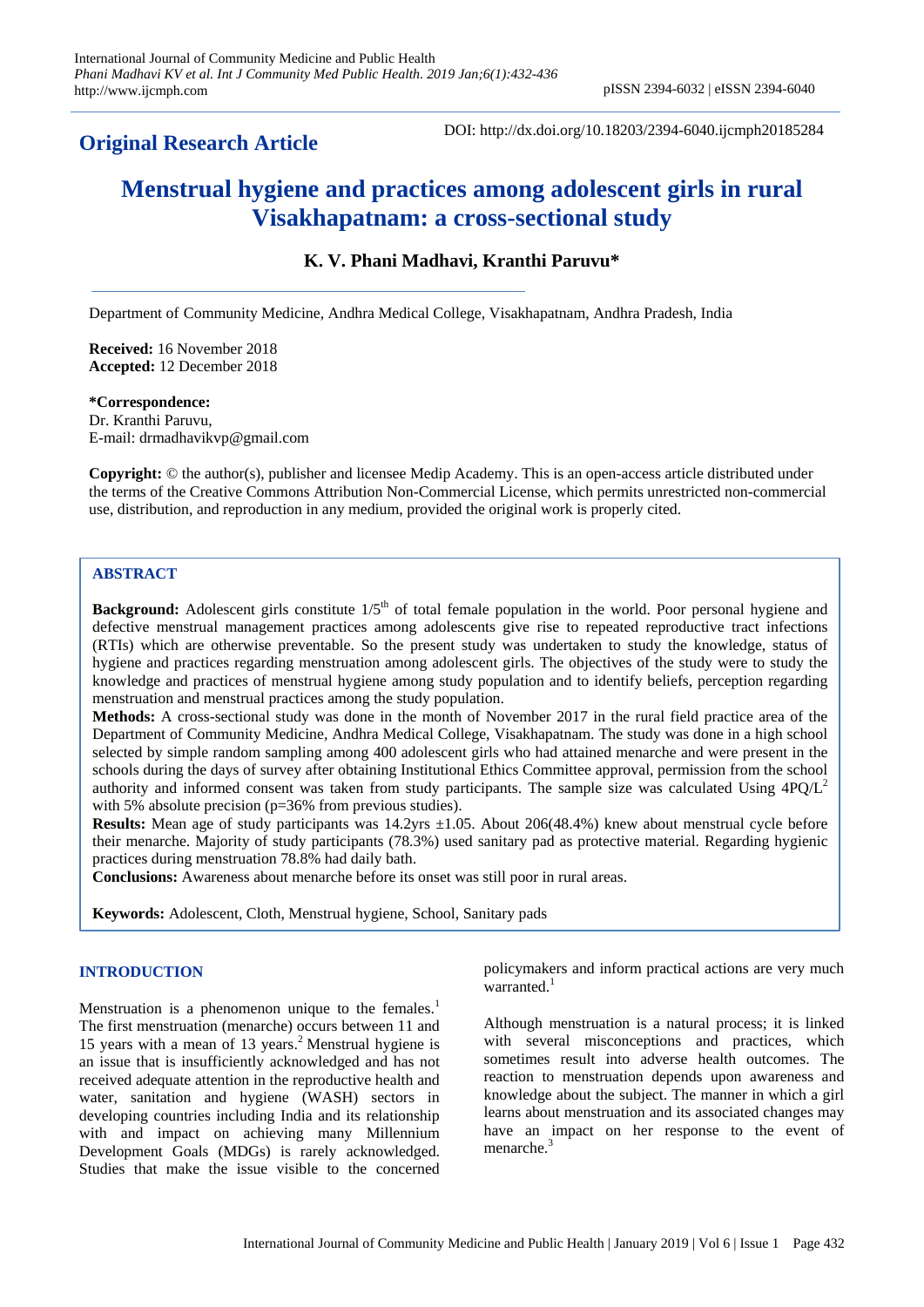Menstrual hygiene is a routine physiological process that every adolescent girl pass through with in her life. Menstrual hygiene is still a problem for adolescent girls especially in low and middle income countries particularly when attending school. Menstrual hygiene and management will directly contribute the Millennium Development Goal (MDG-2) on universal education and MDG -3 on gender equality and women empowerment. Hygiene related practices of women during menstruation are of considerable importance, especially in terms of increased vulnerability to reproductive tract infections (RTI).<sup>4</sup> The interplay of socio-economic status, menstrual hygiene practices and RTI are noticeable. Women having better knowledge regarding menstrual hygiene and safe practices are less vulnerable to RTI and its consequences.<sup>5</sup>

Therefore, increased knowledge about menstruation right from childhood may escalate safe practices and may help in mitigating the suffering of millions of women. In spite of available data, poor knowledge, practices and information regarding optimal menstrual hygiene still needs to be explored in rural geographies. With this background the present study was undertaken to assess the knowledge, beliefs, and source of information regarding menstruation among the adolescent school girls of the secondary school and also to identify the status of menstrual hygiene among them.

#### *Objectives*

- To study the knowledge and practices of menstrual hygiene among study population.
- To identify beliefs, perception regarding menstruation and menstrual practices among the study population.

#### **METHODS**

A community based cross sectional observational study was undertaken among adolescent school girls in the month of November 2017 in the rural field practice area of the Department of Community Medicine, Andhra Medical College, Visakhapatnam. Out of the 5 schools, one high school for girls with strength of 828 was selected by simple random sampling method.

#### *Inclusion criteria*

Adolescent girls who had attained menarche and who were present in the school during the days of survey.

#### *Exclusion criteria*

Adolescent girls who had not attained menarche and who were absent in the school during the days of survey.

#### *Ethical considerations*

After obtaining approval from Institutional Ethics Committee study was initiated. Permission from the school authority, the class teacher and students was obtained after explaining the purpose of study and rapport was built up with the girl students and informed consent was taken before collecting the data.

#### *Method of data collection*

Data was collected with the help of pre-designed, semistructured, closed ended questionnaire by a face-face interview. Questionnaire includes information regarding menstruation, hygiene practices during menstruation and restrictions practiced. At the end of the study health education regarding menstruation and healthy practices was imparted to the study participants through lectures, one to one interaction was done wherever it was needed and their queries were answered.

#### *Sample size calculation*

From previous studies awareness regarding menstrual hygiene =36%

Using  $4PQ/L^2$  with 5% absolute precision

 $N = \frac{4 \times 36 \times 64}{25}$  368 (rounding off) = 400 sample (adolescents).

Data was entered in MS Excel sheet and was analyzed by using Epi Info™ Version. Relevant statistical tests were applied to the test the statistical association.

#### **RESULTS**

Mean age of study participants was 15.5 yrs with a SD of ±1.18. Majority (88.75%) of the students were Hindus. Mean age of the study participants at menarche was12.79yrs with a SD of  $\pm$ 1.23. About half (51.5%) of the study participants knew about menstruation before menarche.

#### **Table 1: Age wise distribution of study participants.**

| Age in years | $\overline{\text{No}(\%)}$ |
|--------------|----------------------------|
| 11           | 6(1.5)                     |
| 12           | 18(4.5)                    |
| 13           | 71 (17.75)                 |
| 14           | 125(31.25)                 |
| 15           | 159 (39.75)                |
| 16           | 17(4.25)                   |
| 17           | 4(1)                       |

In most of the study participants (77.6%) first informant was their mother. Only few (8.7%) got to know about it from their friend. Regarding practices majority (78.25%) of the study participants were using sanitary pad. Only 11.5% were using cloth. Majority 93.5% were disposing off the absorbent (sanitary pad, cloth) used and 3% are reusing the cloth after washing. Regarding frequency of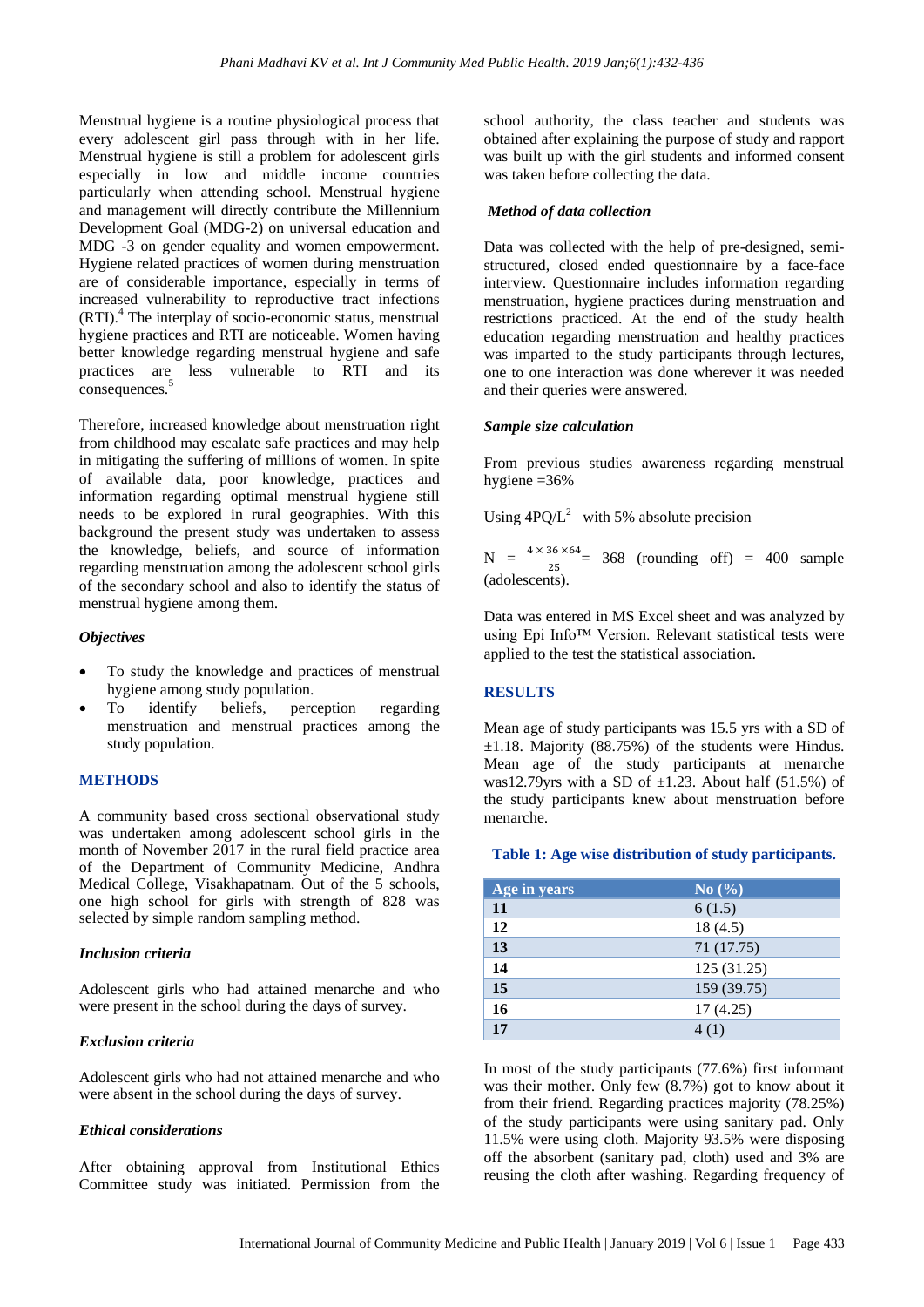change of absorbent used, during menstruation, almost 95% were changing their absorbents 3 and more than 3 times a day. Regarding hygienic practices during menstruation 78.8% had daily bath. Others felt bathing should be restricted in the first two days of menstruation as bathing increases the menstrual flow.



**Figure 1: Distribution of study participants according to their religion.**

#### **Table 2: Distribution of students according to menstrual pattern.**

| Age at which menarche<br>attained in yrs | Percentage $(\% )$ |
|------------------------------------------|--------------------|
| <12                                      | 11                 |
| $12 - 14$                                | 80                 |
| >14                                      | 9                  |
| Duration of blood flow in days           |                    |
| $\langle 2$                              | 4.5                |
| $2 - 5$                                  | 70.75              |
| $\overline{\smash{>}}5$                  | 24.75              |
| Length of cycle in days                  |                    |
| <28                                      | 21                 |
| 28-32                                    | 59                 |
| >32                                      | 20                 |



#### **Figure 2: Distribution of students according to knowledge about menstruation before menarche.**

Almost 95.5% of the study participants followed restrictions at home in one or other form during menstruation. Majority (89%) of the study participants wrap the protective material and throwing it in dust bin. Dust bins are available in all the wash rooms and wash rooms are provided with sufficient amount of water in school.











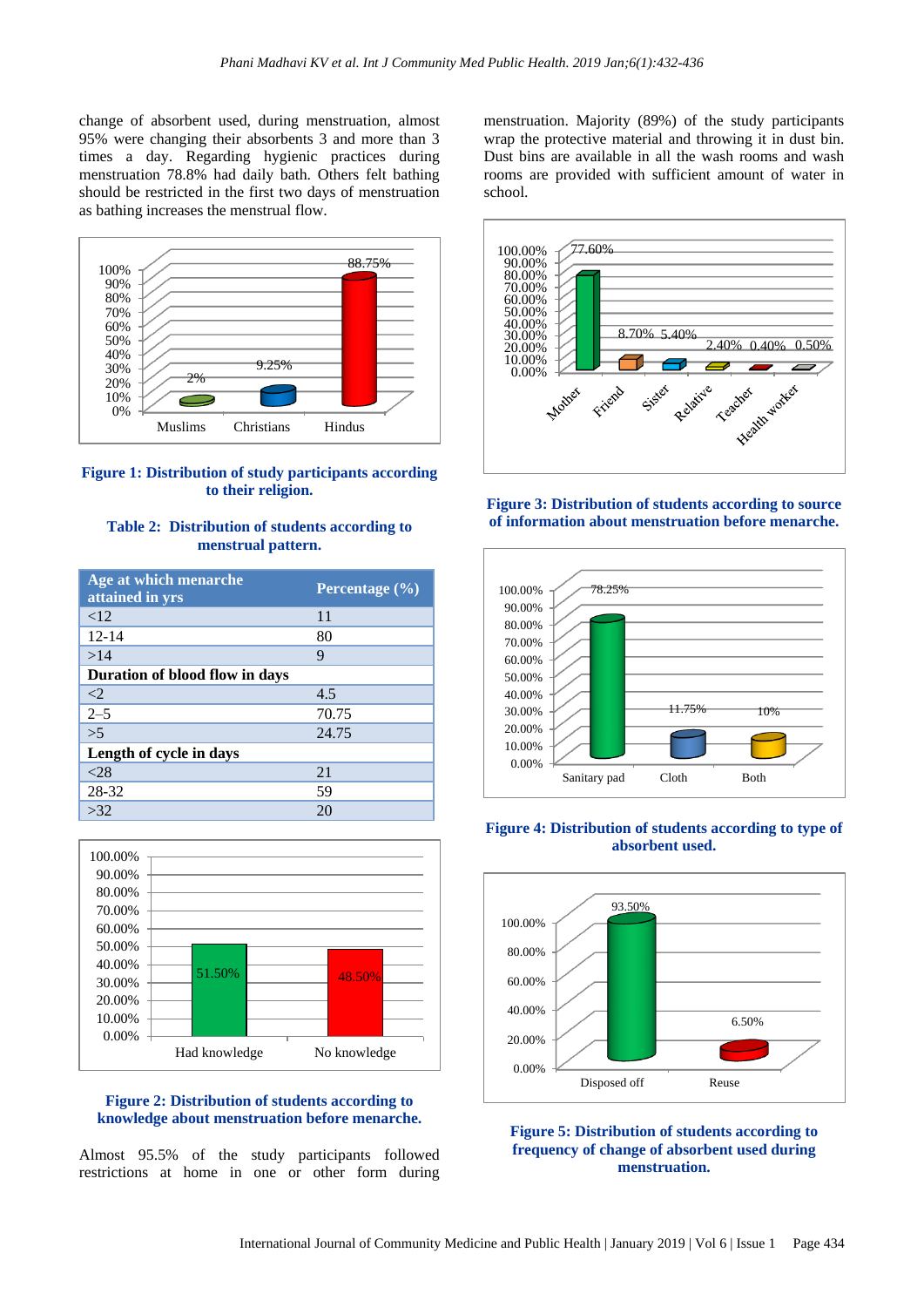

**Figure 6: Distribution of students regarding restrictions (hygienic practices) practiced during menstruation.**



## **Figure 7: Distribution of students regarding restrictions practiced (bath) during menstruation.**



## **Figure 8: Distribution of students regarding restrictions practiced during menstruation.**



## **Figure 9: Distribution of students regarding practices) practices of hygiene during menstruation.**



#### **Figure 10: Distribution of students regarding practices practiced pertaining to method of disposal of absorbent used during menstruation.**

## **DISCUSSION**

In the present study, the mean age of menarche of the study participants was 15.5 yrs was found to be high when compared to the studies conducted by Yasmin in west Bengal (11.95 yrs) and 13.2 yrs in Rajasthan in 2005 by Khanna et al.<sup>6,7</sup>

In the present study unfortunately only half (51.5%) of the study participants knew about menstruation before menarche. Our study findings correlate with that of a study conducted in west Bengal by Yasmin et al.<sup>6</sup> Another study conducted by Deo et al reported that 55.4% rural girls were aware about menstruation prior to attainment of menarche.<sup>8</sup> These study results show that only 50% of the students knew about menstruation before menarche.

Most of the times (77.6%) first informant was mother. Only few (8.7%) got to know about it from their friend. Other sources of information were sisters, relatives, teachers and health workers.

In this study it was observed that (78.25%) of the study participants were using sanitary pad. Only 11.5% of the study participants are using cloth. This shows that the usage of sanitary pads was good in the present study when compared to a study conducted in West Bengal by Yasmin et al (63.3%), in a rural community of Rajasthan by Khanna et al, three-fourths of the girls were using cloth and only one-fifth reported using sanitary pads and only 11.25% girls were using sanitary pads in a study done by Dasgupta et al.<sup>6,7,9</sup>

#### **CONCLUSION**

Awareness about menarche before its onset was still poor in rural areas. Lack of appropriate and sufficient information about menstrual hygiene can be attributed to cultural and religious beliefs and taboos. The findings showed a number of myths, taboo, and misconceptions among them and follow social isolation and restrictions during menstruation.